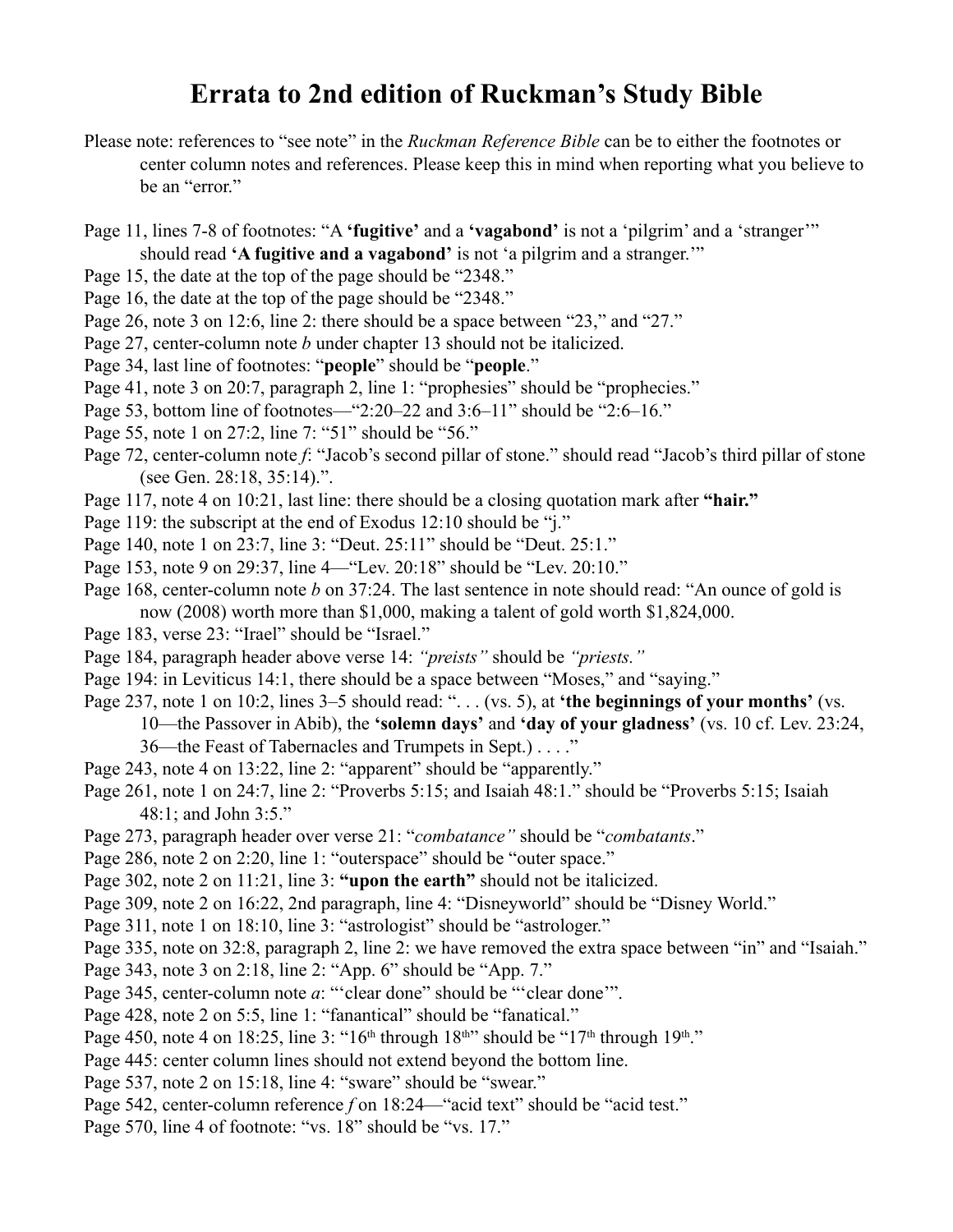- Page 578, note 1 on 18:16—the words "China" and "Chinese" should be italicized throughout the note.
- Page 579, in 2 Kings 19:4—"Rabshakeh" should be "Rab-shakeh."
- Page 581, note 1 on 19:35, line 1: "Corp" should be "Corps."
- Page 591, last two lines of the introduction to 1 Chronicles: "Clinton's *System of Chronology"* should be "Henry Fyne Clinton's system of chronology in *Fasti Hellenici* and *Fasti Romani."*
- Page 676, Introduction to Ezra, paragraph 5, line 5: "455" should be "445."
- Page 692, note 2 on 10:17, line 1: "chilren" should be "children."
- Page 747, note 2 on 19:27, line 2: "800 years" should be "1,800 years."
- Page 751, note 3 on 24:17, line 5: "146–252" should be "147, 253."
- Page 758, bottom line of footnotes—"22:9–20" should be "22:9–10."
- Page 759, note 1 on 32:8, line 1: "cross reference" should be "cross-reference."
- Page 762, note 1 on 35:2, line 8: "(or better than) than *His righteousness"* should be "(or better than) *His righteousness."*
- Page 773, 2nd paragraph of Introduction, line 1: "2416" should be "2461."
- Page 786, center column note "h": "John 9" should be "John 19."
- Page 818, line 2 of footnotes: "Job 4:34" should be "Job 41:34."
- Page 825, note 1 on 82:1, line 5: "Surah" should be "Sura."
- Page 828, note 1 on 87:4, paragraph 2, line 4: "Jeremiah 13:28" should be "Jeremiah 13:23."
- Page 828, note 1 on 87:4, paragraph 2, line 5: **"Ethipoian"** should be **"Ethiopian."**
- Page 904, note 1 on 8:4, line 5: "Therman" should be "Thermal."
- page 911, note 5 on 2:13, line 3: "early rains" should be "latter rains."
- Page 968: center column lines should touch bottom line.
- Page 974, note 1 on 54:2, line 3: "wtih applying" should be "with applying."
- Page 992, note 2 on 3:22, line 4: "Hos. 11:17" should be Hos. 11:7."
- Page 995, the last word in Jeremiah 5:19 should be "yours," not "your's."
- Page 1111, chapter 33 paragraph header should read: *"Ezekiel called to warn the Jews of the captivity."*
- Page 1119, superscript *c* should be removed from 38:14.
- Page 1160, introduction to Hosea, 3rd paragraph, line 8: "braggs" should be "brags."
- Page 1169, verse 13:1—"trem" should be "trem-".
- Page 1188, paragraph header of chapter 2: *"backsliden"* should be *"backslidden."*
- Page 1201: there should be a bottom line below text.
- Page 1211, note 1 on 2:7, line 13—"Tit. 2:1–3" should be "Tit. 2:13."
- Page 1244: superscript <sup>a</sup> should be moved to verse 6 after the first occurrence of the word "secret."
- Page 1273, note 8 on 19:28, line 1: "**His**" should be "**his**."
- Page 1274, note 3 on 20:16, line 2: "Able" should be "Abel."
- Page 1281, paragraph header over verse 13: *"hypocrities"* should be *"hypocrites."*
- Page 1287, note 3 on 25:31, line 2: "Paine" should be "Payne."
- Page 1287, note 3 on 25:31, line 9: "criteria is" should be "criteria are."
- Page 1311, note 2 on 8:35, line 3: "the way down" should be "the way *down."*
- Page 1325, note 3 on 15:44, line 2: *"legionairre"* should be *"legionnaire."*
- Page 1327, 6th line of footnotes: "providential" should be *"providential."*
- Page 1372, header above 21:25—there should be a closing paragraph mark after Mark 13:24–27.
- Page 1415, line 4 of footnotes: "1520–1620" should be "1630–1730."
- Page 1419, note 3 on 18:31, line 4—"11:41" should be "10:31."
- Page 1432, note 14 on 2:38, 3rd paragraph, line 3: "anymore" should be "any more."
- Page 1433, Acts 3:7—"ancle" can be spelled with either a "c" or a "k"; we have chosen to remain with the "c" spelling.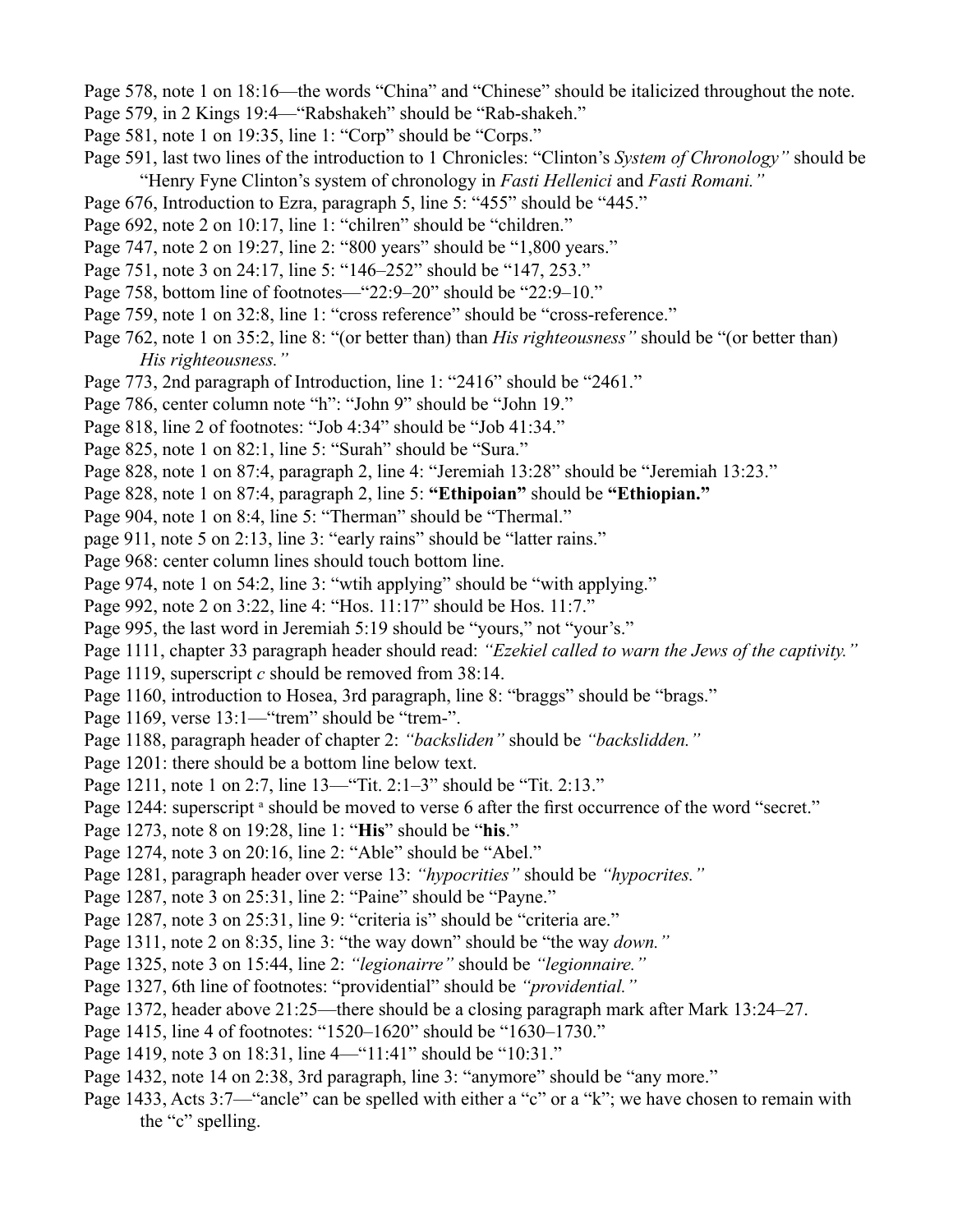- Page 1460, note 1 on 16:3, line 6: *"affect"* should be *"effect."*
- Page 1508, note 1 on 16:1, line 3: *"neutral"* should be *"neuter."*
- Page 1538, note 3 on 8:8, line 2: "occassionally" should be "occasionally."
- Page 1547, note 2 on 2:11, line 2: "balled" should be "bawled."
- Page 1549, note 4 on 3:26, line 1: "26-28" should be "26-29."
- Page 1625, note 2 on 2:9, line 7: "acepted" should be "accepted."
- Page 1627, paragraph header above vese 12: "*reponse*" should be "*response*."
- Page 1669, line 11 of footnotes—"Rev. 22:3" should be "Rev. 22:2."
- Page 1671, 21st line from bottom: "17th Century" should be "18th Century."
- Page 1674, Appendix 1, line 16: "All-sufficient One (Gen." should be "All-sufficient One' (Gen.".
- Page 1674, Appendix 1, line 32: ""my God." should be ""my God."".
- Page 1677, line 10 under "The Moon": "Fawcett (1976)]" should be "Fawcett (1976).]."
- Page 1677, Appendix 5, line 23: "ditto in Canada." should be "ditto in Canada).".
- Page 1678, 6th line up from bottom of page: There should only be an opening quotation mark (") before "put."
- Page 1695, bottom line: "pg. 197" should be "pg. 147."
- Page 1700, 2nd paragraph under "The Past History of the City," line 4: "28:1–4" should be "25:1–4."
- Page 1705, line 1 under "Atheism and Evolution are Non-Scientific Philosophies": the end quote after "*Quantum*" should be removed.
- Page 1706, line 2 under "Scientists who insist on Intelligence behind Creation": "Earl Warren,; he" should be "Earl Warren; he."
- Page 1707, line 2 under "What All of the 'Space Age' Scientists Missed!": there should be a semi-colon (;) between "48:2)" and "ONE."
- Page 1707: the extra space has been removed between the opening quotation mark and "SIDES" on the left-hand pyramid at top of chart.
- Page 1707, 1st paragraph to left of bottom pyramid: there should be a period after "Rev. 15:2)".
- Page 1714, line 17: "234 countereits" should be "233 counterfeits."
- Page 1719, 14th line from bottom: "Isa." should be "Psa."
- Page 1721, number 8 should be added to the list of things under *Twelve*; it should read: "8. The number of the *apostles of the Lamb* (Rev. 21:14)."
- Page 1721, line 25: the period at the end of the line should be removed.
- Page 1727: the header of the section on "The goal of 'science'" should read "The Goal of 'Science.'"
- Page 1727, paragraph 4, line 4 of "The Goal of 'Science'": "Deelighted" should be "Deeelighted."
- Page 1728, 4th line from top of page: there should be a period (.) after "scientist".
- Page 1728, 28th line from top of page: "Christ) Reality" should be "Christ). Reality."
- Page 1767, 7th paragraph on page, the opening quote and ellipses have been corrected to fit on one line.
- Page 1733: second "and" under "Connection" column by "Prometheus" should be removed.
- Page 1744, 3rd line from bottom of page: "given" should be "give."
- Page 1745, Appendix 38, "The Causes of Wrong Interpretation," 1st paragraph, line 5: "has that" should be "that has."
- Page 1750, "Black Holes," 2nd paragraph, line 6: *"If it is has any"* should be *"if it has any."*
- Page 1778, Appendix 59, 4th paragraph under "What All Roman Catholics Believe": the indentation has been corrected to match the other paragraphs.
- Page 1779, no. 7 under "Some Great Traditions": "frogs" should be "toads."
- Page 1781, Paragraph 8, line 3: "owning" should be "owing."
- Page 1781, Paragraph 11, line 2: "30" should be "thirty."
- Page 1792: no. "7" under "The Dismal Failure of *'Baptist Bridism'"* should be no. "6."